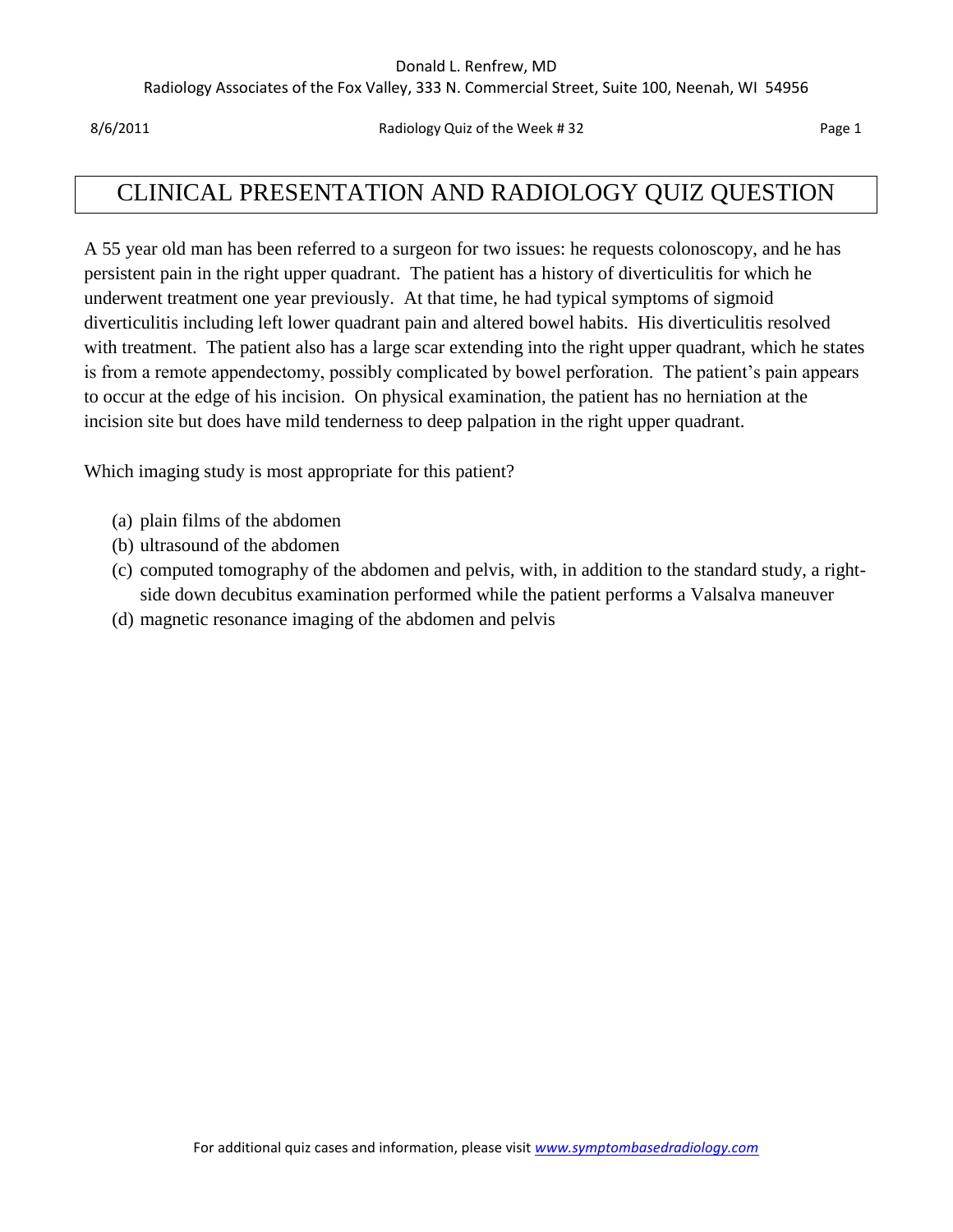### RADIOLOGY QUIZ QUESTION, ANSWER, AND EXPLANATION

A 55 year old man has been referred to a surgeon for two issues: he requests colonoscopy, and he has persistent pain in the right upper quadrant. The patient has a history of diverticulitis for which he underwent treatment one year previously. At that time, he had typical symptoms of sigmoid diverticulitis including left lower quadrant pain and altered bowel habits. His diverticulitis resolved with treatment. The patient also has a large scar extending into the right upper quadrant, which he states is from a remote appendectomy, possibly complicated by bowel perforation. The patient's pain appears to occur at the edge of his incision. On physical examination, the patient has no herniation at the incision site but does have mild tenderness to deep palpation in the right upper quadrant.

Which imaging study is most appropriate for this patient?

- (a) plain films of the abdomen
- (b) ultrasound of the abdomen
- (c) computed tomography of the abdomen and pelvis, with, in addition to the standard study, a rightside down decubitus examination performed while the patient performs a Valsalva maneuver
- (d) magnetic resonance imaging of the abdomen and pelvis

Answer: (c), computed tomography of the abdomen and pelvis, with, in addition to the standard study, a right-side down decubitus examination performed while the patient performs a Valsalva maneuver is the correct answer. CT examination is the study of choice for "abdomen pain plus" where the "plus" represents inflammation (fever, elevated white count, rebound tenderness, peritoneal signs), suspected obstruction (distension with nausea/vomiting), and such constitutional symptoms as weight loss. CT may also be helpful in such problem cases as this one when pain is suspected to come from an occult hernia. The sensitivity of the CT examination is increased by performing a decubitus examination with the patient performing the Valsalva maneuver.

Plain films of the abdomen are generally of little utility in the evaluation of abdominal pain, with the possible exception of suspected obstruction. Even when obstruction is suspected, a plain film may be false-negative if the distended bowel loops are filled with fluid, and even if the plain film shows abnormal air-distended small bowel loops, a CT is often done to evaluation the location and cause of obstruction. Therefore, (a) is incorrect. Ultrasound of the abdomen is the study of choice for suspected biliary colic, but this patient's pain was not typical for biliary colic, and (b) is incorrect. Magnetic resonance imaging of the abdomen is usually reserved for evaluation of problem patients when ultrasound or CT is nondiagnostic, and (d) is incorrect.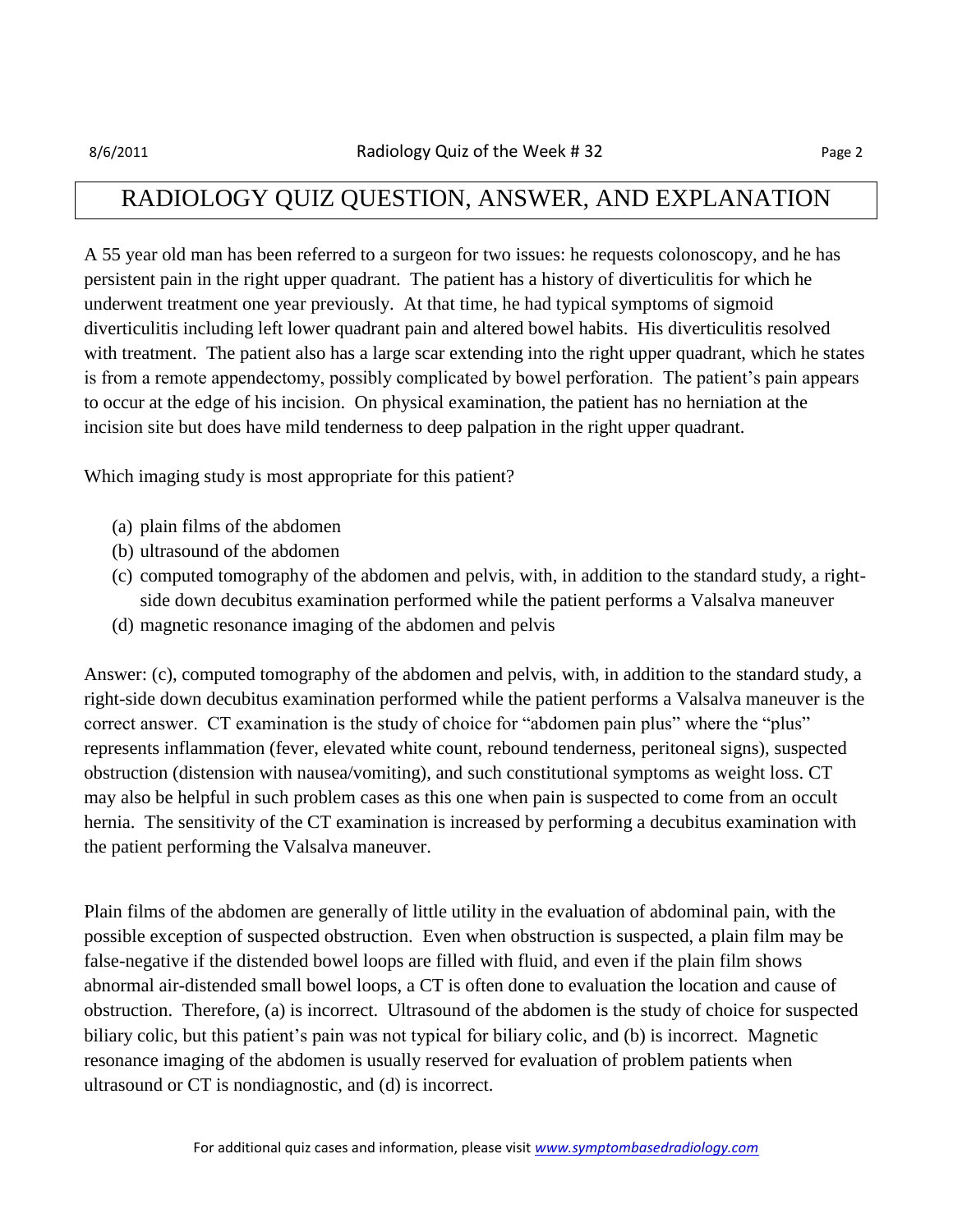# IMAGING STUDY AND QUESTIONS



Imaging questions:

- 1) What type of study is shown?
- 2) Are there any abnormalities?
- 3) What is the most likely diagnosis?
- 4) What is the next step in management?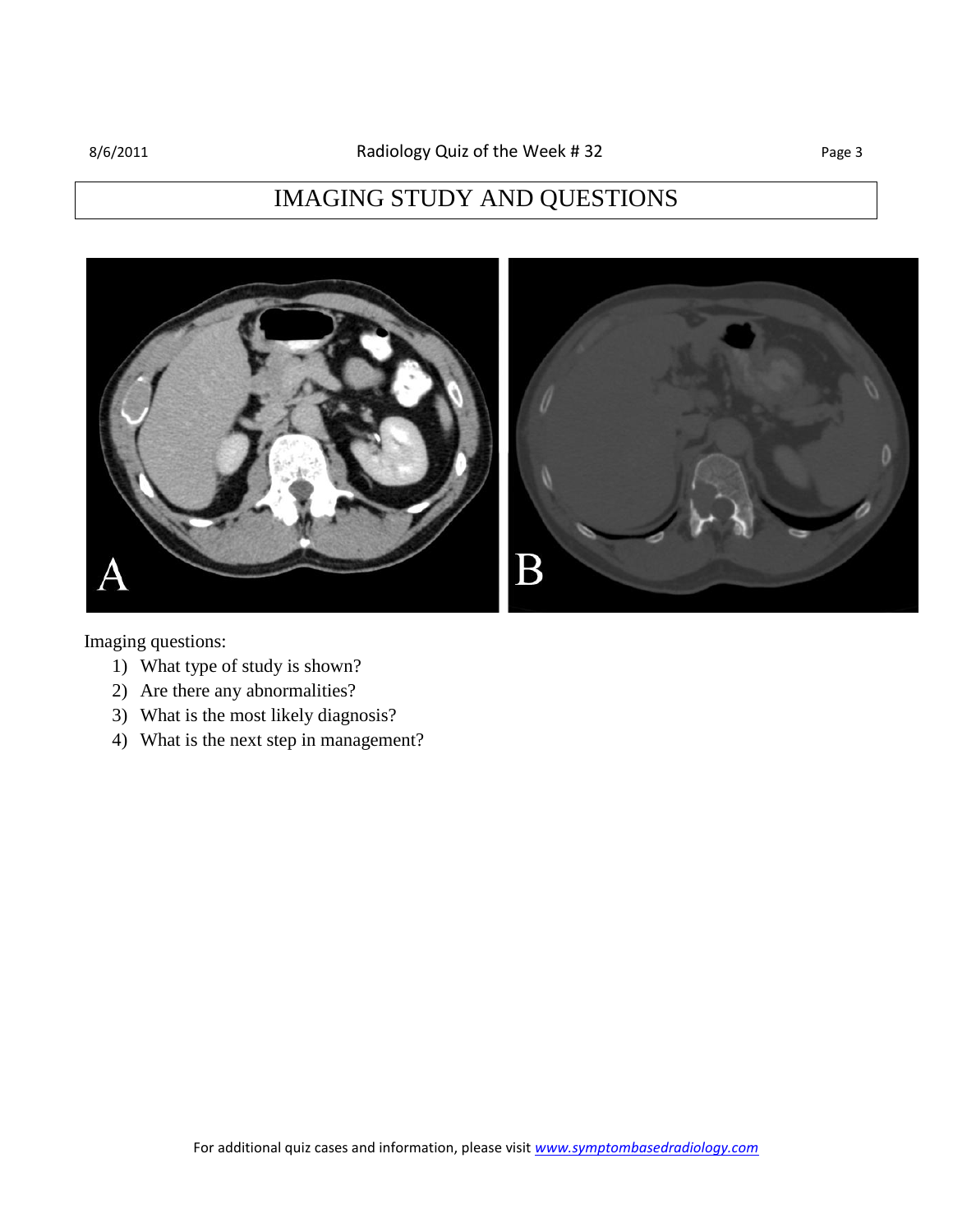### IMAGING STUDY QUESTIONS AND ANSWERS



Imaging questions:

- 1) What type of study is shown? An abdominal CT scan performed with oral and intravenous contrast material. The image in A is filmed with the usual "soft tissue" windows, but the image in B is filmed in "bone windows" to allow better visualization of the bones.
- 2) Are there any abnormalities? Yes. In A, there is an expansile lesion of the patient's right  $10<sup>th</sup>$ rib, with a discontinuous cortex (fracture) (arrow). In B, there is a destructive lesion of the posterior aspect of the T12 vertebral body (arrow) extending into the right pedicle, with associated cortical interruption. There were multiple additional lytic bone lesions including in the pelvis (not shown).
- 3) What is the most likely diagnosis? The imaging features are not histologically specific, but are highly suggestive of metastatic deposit, despite the fact that the patient has no known primary tumor.
- 4) What is the next step in management? Biopsy of any of the accessible bone lesions and referral to oncology.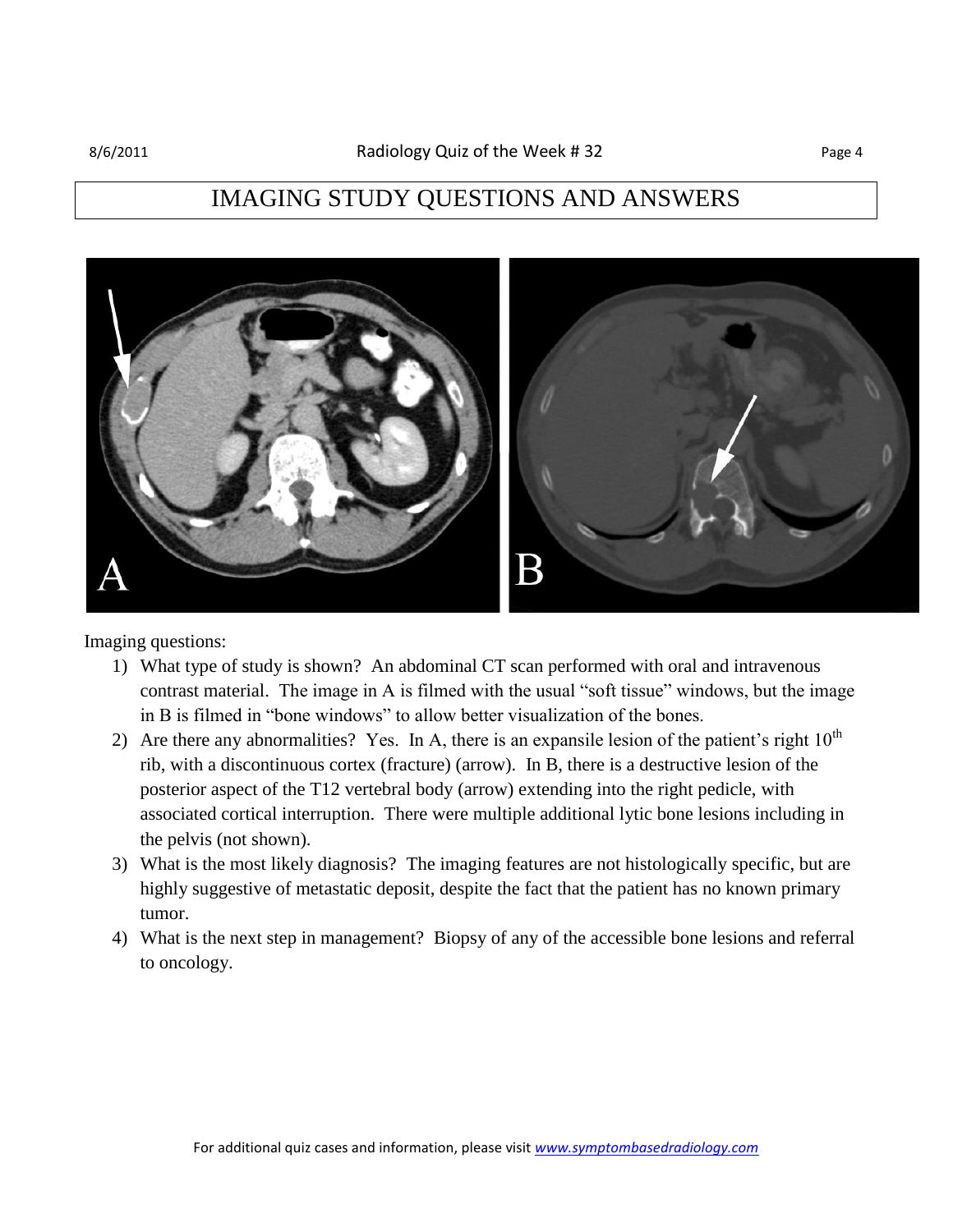### PATIENT DISPOSITION, DIAGNOSIS, AND FOLLOW-UP



The patient was referred to an oncologist and biopsy of the rib lesion was arranged. As seen in the above image, the rib lesion identified on the original CT scan (A) was biopsied with a cutting needle. In B, the metallic needle creates "streak artifact" (arrow), and the tip of the needle is seen to lie within target lesion in the rib.

The biopsy results revealed a plasmacytoma, and the patient's multiple other bone lesions were undoubtedly the same process. He had mild anemia (hemoglobin 13.8), normal creatinine, normal calcium, an elevated beta-2 microglobulin (B2M) (3.0 with a normal range of  $0.8 - 2.4$  mg/L), and a negative c-reactive protein. Electrophoresis was abnormal with an elevated alpha-1 and beta-globulin. Quantitative immunoglobulins demonstrated elevated IgA. A bone marrow biopsy was done which revealed 60% plasma cells (normal < 5%) with lambda light chain restriction. Flow fluorescent in-situ hybridization studies revealed monosomy 13, which is a poor prognostic indicator. The patient met therefore met the usual criteria for the diagnosis of symptomatic multiple myeloma: 1) presence of an M-protein in serum and/or urine; 2) presence of 10% or more clonal bone marrow plasma cells or plasmacytoma; and 3) presence of related organ or tissue impairment that can be attributed to plasma cell proliferative disorder (in this case, lytic bone lesions).

Based on the International Staging System, as the patient had a B2M  $\lt$  3.5 and an albumin of  $>$  3.5 (his was 3.8), he was Stage 1. He was entered in a clinical trial for chemotherapy (bortezomib and lenalidomide) with a planned autologous stem cell transplant.